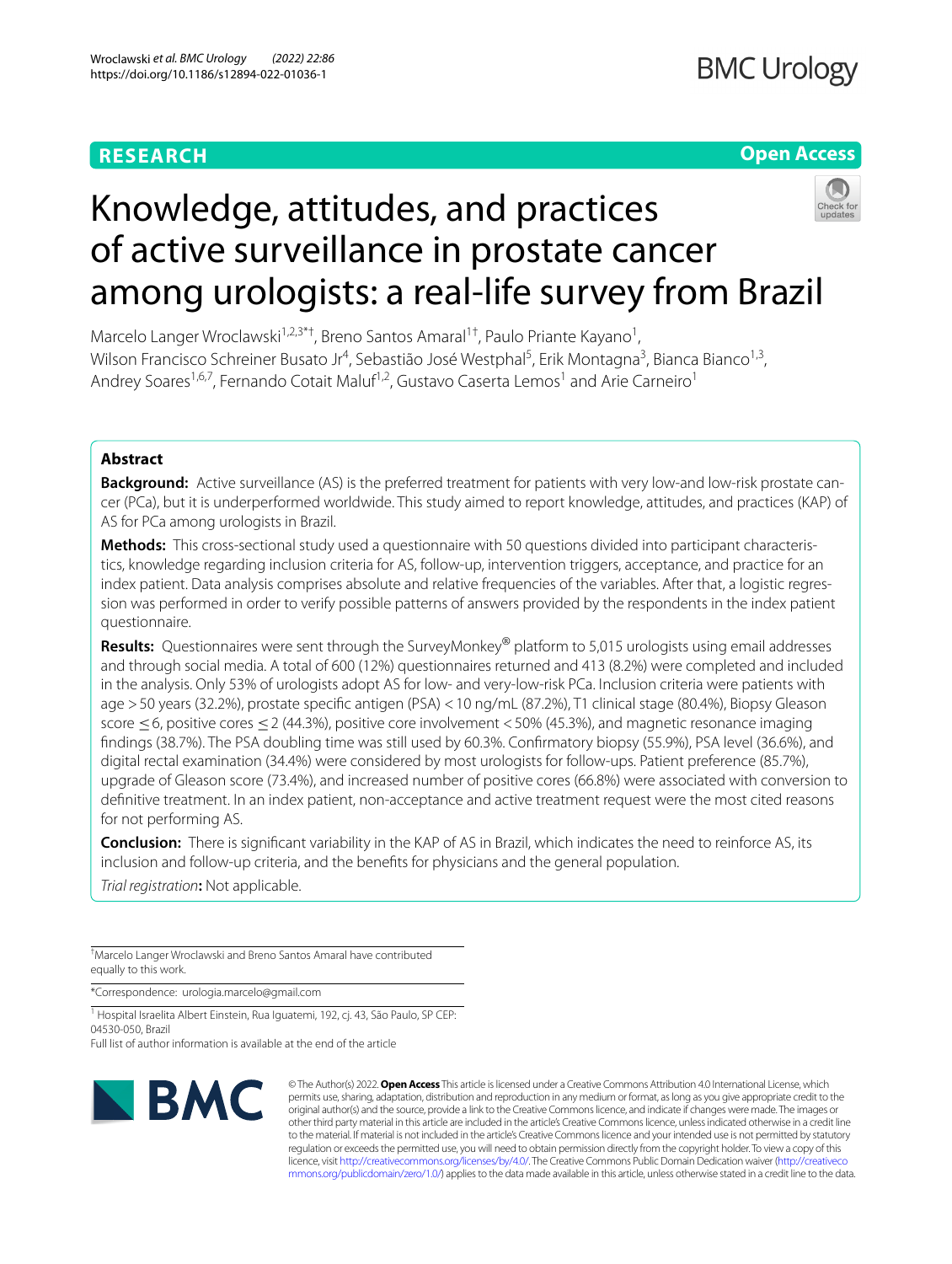**Keywords:** Active surveillance, Prostate cancer, Survey

#### **Background**

There were approximately 65,000 New cases of prostate cancer (PCa) in Brazil in 2020. In 2017, mortality due to neoplasia was 15,576 [[1\]](#page-8-0). In the last two decades, PCa diagnosis has increased, especially in the low-risk category, mainly because of more widespread prostate specifc antigen (PSA) screening [[2\]](#page-8-1).

Active surveillance (AS) is a safe option for low- and very low-risk PCa [\[3](#page-8-2), [4](#page-8-3)]. Current guidelines from the European Association of Urology (EAU) [\[5](#page-8-4)], American Urological Association (AUA) [\[6\]](#page-8-5), and National Comprehensive Cancer Network (NCCN) [\[7](#page-8-6)] recommend AS as the preferred treatment option for these patients. Intermediate-risk PCa patients present with poor outcomes when managed through AS, but its use should be considered in selected cases. Nevertheless, AS remains underperformed worldwide [\[8](#page-8-7)].

This study aimed to report the knowledge, attitudes, and practices (KAP) of AS for PCa among urologists in Brazil.

# **Methods**

This cross-sectional study followed a checklist for reporting the E-Survey results [[9\]](#page-8-8).

An anonymous survey was created to assess KAP of AS for PCa among urologists in Brazil. Questionnaires were sent through the SurveyMonkey® platform to 5015 urologists from the Brazilian urological community using email addresses obtained from the Brazilian Society of Urology membership directory and through social media.

The instrument for data collection was developed ad hoc for this study and comprised two parts consisting in the mapping of fundamental concepts in AS and the validation of the categories identified. The first part adopted a delphi approach through semi-structured interviews until saturation, that is, when little or no variation is observed in the answers  $[10]$  $[10]$  $[10]$ . Participants were specialists in Urologic oncology. The interview consisted of three questions: (1) List the topics or knowledge that a doctor should already know about AS; (2) What are the typical and exclusive contents of AS? (3) List the most common misconceptions about AS. The common points mentioned were aggregated by equality, similarity or thematic coherence in order to reduce the number of conceptual categories. This procedure was carried out independently by two researchers with ties dismissed by a third participant. The saturation point was reached after three interviews, as the answers were similar, equivalent or complementary [\[11\]](#page-8-10).

The survey consisted of 50 questions, divided into participant characteristics (fve items), acceptance and inclusion criteria to select patients for AS (11 items), practice characteristics (nine items), follow-up protocol (fve items), intervention triggers (11 items), and knowledge about index patient (65-year-old male without comorbidities, potent and continent, diagnosed with very low or low-risk PCa) (nine items) (Additional fle [1](#page-8-11)).

The inclusion criteria included being a Brazilian urologist and signing an informed consent. Incomplete questionnaires were discarded.

The sample size for a population of unknown size, with non-random distribution, a 95% confdence level, and a 5% margin of error, required 385 respondents for a survey.

The data analysis pipeline comprised descriptive statistics steps in terms of the absolute and relative frequencies of the study variables. Categorical variables were compared using the chi-squared test. Pairwise comparisons were performed for all variables. Then, a chi-squared test of independence was used, where classes of respondents were the dependent variable and tested against items of the index patient knowledge part of the questionnaire. A logistic regression was performed in order to verify possible patterns of answers provided by the respondents in the "index patient knowledge questionnaire". Considering that the variables of interest are categorical and that the analysis was based on the occurrence of responses instead of a yes/no response ratio, a binomial distribution was adopted for the logit (link function), with a nonrobust covariance. The regression results were presented as non-adjusted regression coefficients  $(R)$ . Statistical significance was set at  $p < 0.05$ . Statistical analyses were performed using the R Studio version 1.1.383.

# **Results**

#### **Participants characteristics**

Questionnaires were sent to 5015 urologists. A total of 600 (600/5015, 12%) questionnaires returned and 413 (413/5015, 8.2%) were completed and included in the analysis. The characteristics of the respondents are listed in Table [1.](#page-2-0)

# **Acceptance and Inclusion criteria to select patients for AS protocol**

AS is the preferred treatment option for patients with low-risk and very low-risk PCa for 53% of urologists,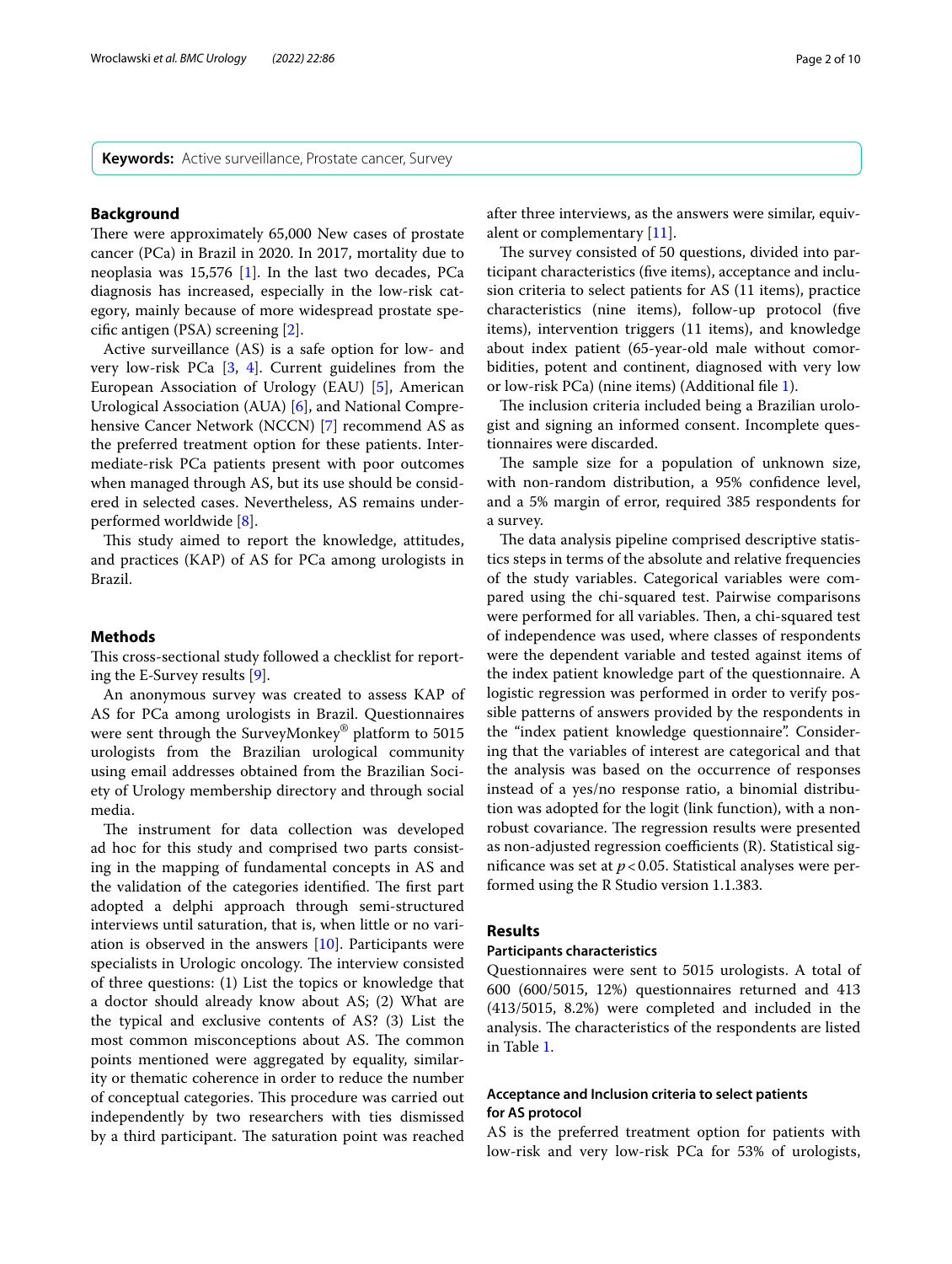## <span id="page-2-0"></span>**Table 1** Characteristics of the participants

| <b>Variables</b>                                                                           |                 | N   | $\%$ |
|--------------------------------------------------------------------------------------------|-----------------|-----|------|
| Age (years) <sup>a</sup>                                                                   |                 |     |      |
| 45.8                                                                                       | SD 11.2 (27-74) |     |      |
| Years of professional activity <sup>a</sup>                                                |                 |     |      |
| 16.6                                                                                       | SD 12.4 (0-52)  |     |      |
| Major type of workplace                                                                    |                 |     |      |
| Outpatient clinic or non-university hospital of the public health system                   |                 | 39  | 9.5  |
| Exclusively Hospital and/or Private Clinic                                                 |                 | 131 | 31.7 |
| 50% Hospital and/or Private Clinic and 50% University-Hospital of the Public Health System |                 | 235 | 56.9 |
| University Hospital of the Public Health System                                            |                 | 8   | 1.9  |
| Continuing education                                                                       |                 |     |      |
| Residency in Urology                                                                       |                 | 413 | 100  |
| No other postgraduation course                                                             |                 | 298 | 72.1 |
| Fellowship in Uro-oncology                                                                 |                 | 52  | 12.6 |
| Master degree                                                                              |                 | 30  | 7.3  |
| Ph.D.                                                                                      |                 | 33  | 8.0  |
| Region of Brazil                                                                           |                 |     |      |
| North                                                                                      |                 | 8   | 1.9  |
| Northeast                                                                                  |                 | 63  | 15.3 |
| Middle-west                                                                                |                 | 30  | 7.3  |
| Southeast                                                                                  |                 | 236 | 57.1 |
| South                                                                                      |                 | 76  | 18.4 |

<sup>a</sup> Variables presented as mean, standard deviation (SD) and minimum and maximum values (0 stands for residents in training)

while 5.3% do not recommend AS and consider any form of active treatment instead. Thirty percent of urologists reported that they did not use a predefned protocol for selecting patients who were candidates for AS. When a protocol was used (70% of the time), the one that was most frequently adopted was the one from John Hopkins (43.3%). Table [2](#page-3-0) summarises the criteria considered for the AS indications.

Concerning age, 22.5% of urologists considered AS only for patients aged above 60 years and 17.2% indicated it only for patients aged above 70 years. A PSA level of <10.0 ng/mL was an inclusion criterion for 87.2% of the urologists. More than half (53%) of the urologists did not consider PSA density (PSA-D) to suggest AS. In contrast, 60.3% used PSA doubling time (PSAdt) as an inclusion criterion for AS. For clinical staging indications, AS is an option for 80.4% of urologists in T1 tumours, 11.6% in T2a tumours, 2.7% in T2b tumours, and 1.5% in T2c tumours. A Gleason score (GS) of 6 or less was an inclusion criterion for 93.2% of the urologists and 5.3% considered AS for some selected Gleason 7  $(3+4)$  cases, while 0.5% considered it for Gleason 7  $(4+3)$  cases. Two or fewer positive cores were used by 44.3% of urologists, 33.2% used  $\leq$  3 positive cores, 9.9% used  $\lt$  34% of the cores involved, and 6.3% did not use this as a criterion to indicate AS. Approximately 30.8% of urologists use <20% as the maximum involvement of each positive core as a criterion to indicate AS, while 45.3% used 50% as the threshold to indicate AS. Approximately 38.7% of urologists use magnetic resonance imaging (MRI) as an eligibility criterion to allocate a patient to an AS protocol (Table [2\)](#page-3-0).

# **Practice characteristics**

MRI is inaccessible to 15.7% of urologists, 9.2% have access to MRI of the pelvis, without a specifc prostate protocol (multiparametric MRI (mpMR), and 1.5 and 3.0 Tesla mpMRI is available for 40.9% and 34.2% of urologists, respectively. Prostate biopsies are mostly performed at the same institution by the urologists (17.4%) who ordered it (17.4%), other urologists (19.6%), or radiologists  $(35.6\%)$ . The remaining 27.4% prostrate biopsies were performed elsewhere. The majority of biopsies were transrectal (99.3%). In terms of the number of cores retrieved, sextant biopsies (12 cores with two from each area) were the most common (41.6%). Fusion-guided biopsy was available for 52.3% of the urologists (23.7% with software, 28.6% cognitive), but 47.7% did not have access for their practice. The time interval between biopsy request and its execution was less than one month in most cases (67.1%). Biopsy histopathological reports provide GS in different ways. The vast majority provided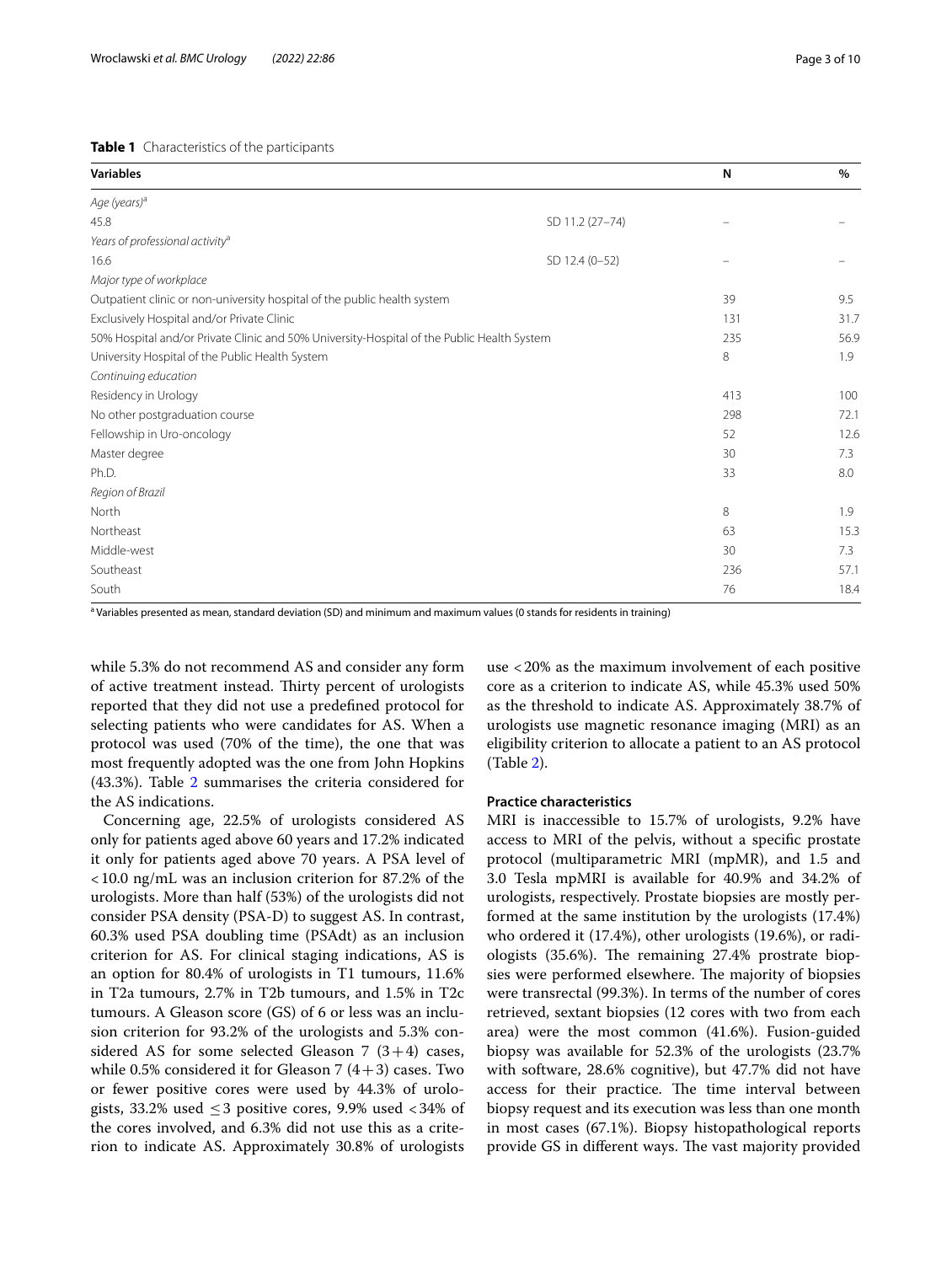# <span id="page-3-0"></span>**Table 2** Acceptance and inclusion criteria to select patients for active surveillance protocol

| Question                                                                                                                                             | Items                             | N                        | $\%$    |
|------------------------------------------------------------------------------------------------------------------------------------------------------|-----------------------------------|--------------------------|---------|
| Acceptance                                                                                                                                           |                                   |                          |         |
| Do you adopt AS in your practice for patients with low-risk and                                                                                      | No                                | 22                       | 5.3     |
| very-low risk prostate cancer?                                                                                                                       | Yes                               | 219                      | 53      |
|                                                                                                                                                      | Occasionally                      | 172                      | 41.7    |
| Do you adopt any protocol for AS?                                                                                                                    | No                                | 124                      | 30.0    |
|                                                                                                                                                      | John Hopkins                      | 179                      | 43.3    |
|                                                                                                                                                      | Toronto                           | 82                       | 19.9    |
|                                                                                                                                                      | Other                             | 28                       | 6.8     |
| Inclusion criteria to select patients for AS protocol                                                                                                |                                   |                          |         |
| Do you use any of the following items in your practice to define eligibility for active surveillance?<br>*more than one answer per item was accepted |                                   |                          |         |
| Age of the patient (years)                                                                                                                           | Not informed                      | 91                       | 22.0    |
|                                                                                                                                                      | >50 years                         | 133                      | 32.2    |
|                                                                                                                                                      | >55 years                         | 14                       | 3.4     |
|                                                                                                                                                      | $>60$ years                       | 93                       | 22.5    |
|                                                                                                                                                      | >70 years                         | 71                       | 17.2    |
|                                                                                                                                                      | >80 years                         | 11                       | 2.7     |
| PSA level (ng/mL)                                                                                                                                    | Not considered                    | 27                       | 6.5     |
|                                                                                                                                                      | $<$ 10 ng/mL                      | 360                      | 87.2    |
|                                                                                                                                                      | Up to 15 ng/mL                    | 12                       | 2.9     |
|                                                                                                                                                      | Up to 20 ng/mL                    | 14                       | 3.4     |
| PSA density (ng/mL)                                                                                                                                  | Not considered                    | 220                      | 53.3    |
|                                                                                                                                                      | $<$ 10 ng/mL                      | 35                       | 8.5     |
|                                                                                                                                                      | $<$ 15 ng/mL                      | 130                      | 31.5    |
|                                                                                                                                                      | $<$ 20 ng/mL                      | 28                       | 6.8     |
| Doubling PSA time                                                                                                                                    | Not considered                    | 164                      | 39.7    |
|                                                                                                                                                      | >6 months                         | 54                       | 13.1    |
|                                                                                                                                                      |                                   | 99                       | 24.0    |
|                                                                                                                                                      | >1 year<br>>2 years               | 66                       | 16.0    |
|                                                                                                                                                      |                                   | 20                       | 4.8     |
|                                                                                                                                                      | > 3 years<br>$>4$ years           | 10                       | 2.4     |
|                                                                                                                                                      |                                   |                          |         |
| Clinical staging                                                                                                                                     | Not considered<br>T1              | 15                       | 3.6     |
|                                                                                                                                                      |                                   | 332                      | 80.4    |
|                                                                                                                                                      | T <sub>2</sub> a                  | 48                       | 11.6    |
|                                                                                                                                                      | T <sub>2</sub> b                  | 11                       | 2.7     |
|                                                                                                                                                      | T2c                               | 6                        | $1.5\,$ |
|                                                                                                                                                      | T <sub>3</sub>                    | $\overline{\phantom{a}}$ | 0.2     |
| Gleason Score in the prostate biopsy                                                                                                                 | Not considered                    | $\overline{4}$           | 1.0     |
|                                                                                                                                                      | $\leq 6$                          | 385                      | 93.2    |
|                                                                                                                                                      | $7(3 + 4)$ only in selected cases | 22                       | 5.3     |
|                                                                                                                                                      | $7(4+3)$ only in selected cases   | $\overline{2}$           | 0.5     |
| Number of positive cores                                                                                                                             | Not considered                    | 26                       | 6.3     |
|                                                                                                                                                      | $\leq$ 2 fragments                | 183                      | 44.3    |
|                                                                                                                                                      | $\leq$ 3 fragments                | 137                      | 33.2    |
|                                                                                                                                                      | $\leq$ 34% of the total fragments | 41                       | 9.9     |
|                                                                                                                                                      | $\leq$ 50% of the total fragments | 26                       | 6.3     |
| Maximum involvement of each positive core                                                                                                            | Not considered                    | 47                       | 11.4    |
|                                                                                                                                                      | < 20%                             | 127                      | 30.8    |
|                                                                                                                                                      | < 30%                             | 52                       | 12.6    |
|                                                                                                                                                      | < 50%                             | 187                      | 45.3    |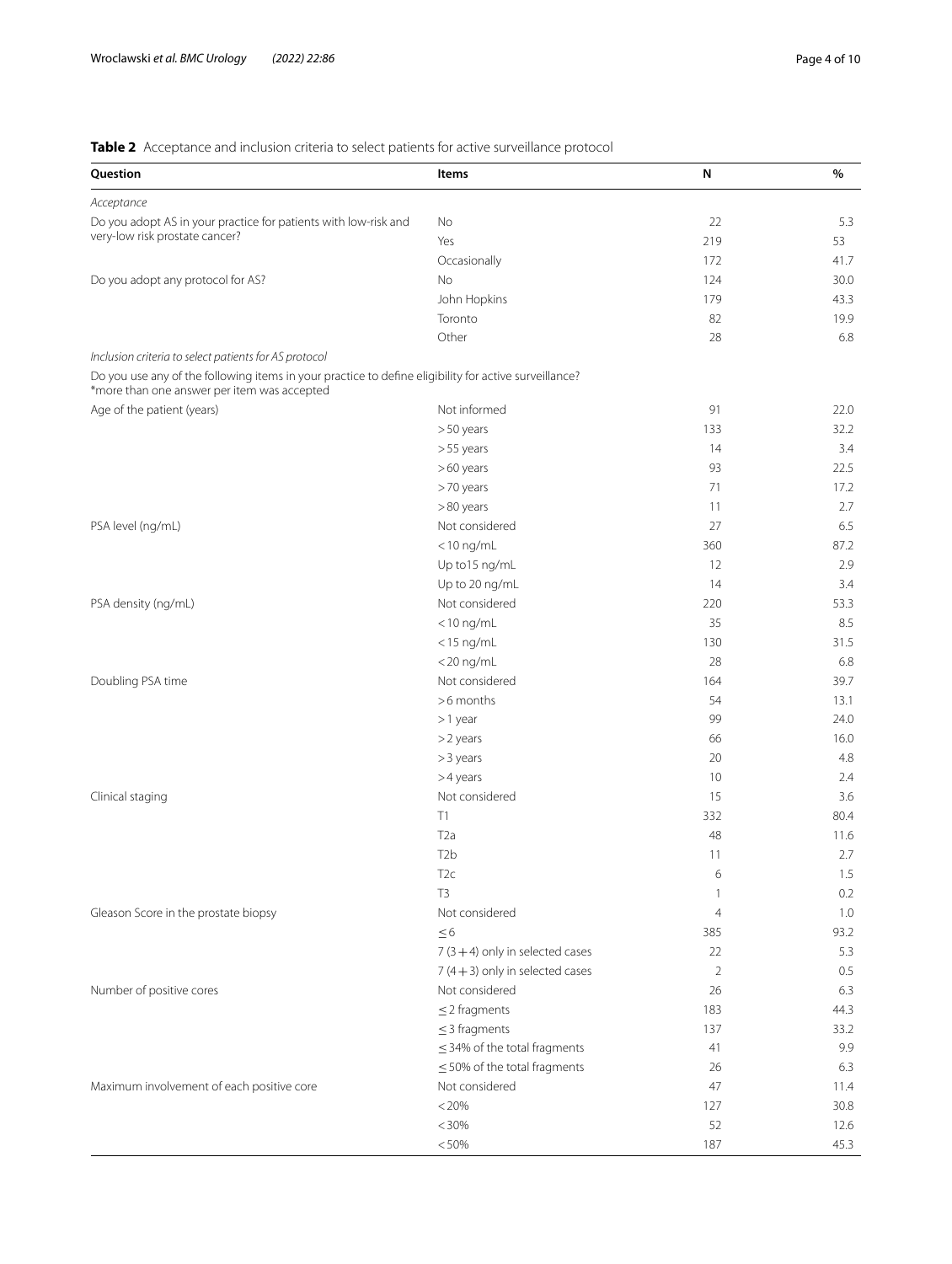| Question    | Items              | N   | $\%$ |
|-------------|--------------------|-----|------|
| Eligibility | Not considered     | 83  | 20.1 |
|             | MRI                | 160 | 38.7 |
|             | Slide review       | 25  | 6.1  |
|             | MRI e slide review | 112 | 27.1 |
|             | Other              | 33  | 8.0  |

*AS* active surveillance, *MRI* magnetic resonance imaging, *PSA* prostate-specifc antigen

Gleason for each specifc fragment (87.9%). Occasionally, a unique GS is determined for fragments of the right lobe and another for fragments of the left lobe all together (5.6% of cases), and elsewhere only a single 'general' GS (6.5% of cases) is described. Histopathological reports do not indicate the number of positive cores and percentage of involvement of positive fragments in 1.7% and 3.6% of urologists' practices, respectively (Table [3](#page-5-0)).

#### **Follow‑up**

During follow-up, 26.6% of urologists did not perform a confirmatory biopsy. The remaining patients underwent a confrmatory biopsy, mainly between 6 and 12 months after diagnosis (55.9%). Approximately 63% of urologists perform additional biopsies after a confrmatory biopsy, every one to two years (37.3% and 25.7%, respectively). The remaining only perform it if a trigger point is reached, such as a PSA rise (29.5%) or an MRI modifcation (7.5%) (Table [4\)](#page-6-0).

# **Intervention triggers**

Triggers for active treatment during follow-up are presented in Table [5.](#page-6-1) More than one answer was permitted.

## **Knowledge about index patient**

The reasons for not performing AS in an index patient (65-year-old male without comorbidities, potent and continent, diagnosed with very low or low-risk PCa) are listed in Table [6.](#page-7-0) More than one answer was provided.

## **Response patterns**

The logistic regression among 'Indication of AS' versus 'Index Patient Knowledge' was statistically signifcant for the following items: Considering those who did not indicate AS, there was a direct relation to 'I don't know enough about this type of treatment to properly followup the patients'  $(p=0.030, R=2.19)$  and 'I believe that AS is an inappropriate approach for patients with prostate cancer, even at low or very-low risk'  $(p=0.004,$  $R=2.14$ ), while an inverse relation was observed with 'Patient does not accept AS and requests active treatment'  $(p=0.018, R=-1.21)$ . Considering those who indicate AS occasionally, there is a direct relation to 'I would like to indicate, but I cannot schedule laboratory tests and/or biopsy and/or outpatient return with the appropriate interval'  $(p=0.026, R=0.83)$ , while an inverse relation was observed with 'Morbidity associated with multiple biopsies'  $(p=0.001, R=-1.01)$  and 'I would like to indicate, but the histopathological report does not provide the necessary data'  $(p=0.012, R=-2.72)$ . Finally, considering those who indicated AS, there was an inverse relation to 'I believe that AS is an inappropriate approach for patients with PCa, even at low or very-low risk' ( $p=0.024$ , R = −2.42), 'Morbidity associated with multiple biopsies'  $(p=0.001, R=-1.06)$ , and 'I would like to indicate, but I cannot schedule laboratory tests and/or biopsy and/or outpatient return with the appropriate interval'  $(p=0.048, R=-0.74)$ .

Regarding the region of Brazil and the indication of AS, multiple logistic regression showed a signifcant diference in the southern region ( $p=0.028$ , R = 1.87).

#### **Discussion**

AS has been proposed as the preferred treatment option for low- and very low-risk PCa; however, the inclusion criteria and follow-up schedules present great variability  $[3, 5, 12-17]$  $[3, 5, 12-17]$  $[3, 5, 12-17]$  $[3, 5, 12-17]$  $[3, 5, 12-17]$  $[3, 5, 12-17]$  $[3, 5, 12-17]$ . The features that vary most are the number of positive cores, proportion of cancer in each positive core, PSA cut-off, and use of PSA-D and PSAdt. The absence of homogeneous recommendations afects urological practice.

Total PSA up to 10 ng/dL is an inclusion criterion used by Klotz et al. [[4\]](#page-8-3), Tosoian et al. [\[3\]](#page-8-2), Godtman et al. [\[12](#page-8-12)], and Bokhorst et al. [[15\]](#page-8-14). Selvadurai et al. [[13\]](#page-8-15) accepted patients with PSA levels up to 15 ng/dL. Findings showed that the vast majority of urologists in Brazil use  $PSA < 10$  ng/dL (87.2%) as the cut-off limit to propose AS.

Tosoian et al. [[3\]](#page-8-2) and Bokhorst et al. [\[15\]](#page-8-14) considered PSA-D as an inclusion criterion. During follow-up, PSA-D is an important risk factor for progression of PCa [[18\]](#page-8-16). In this study, up to 53.3% of urologists did not use it as an inclusion criterion. For those who adopt it,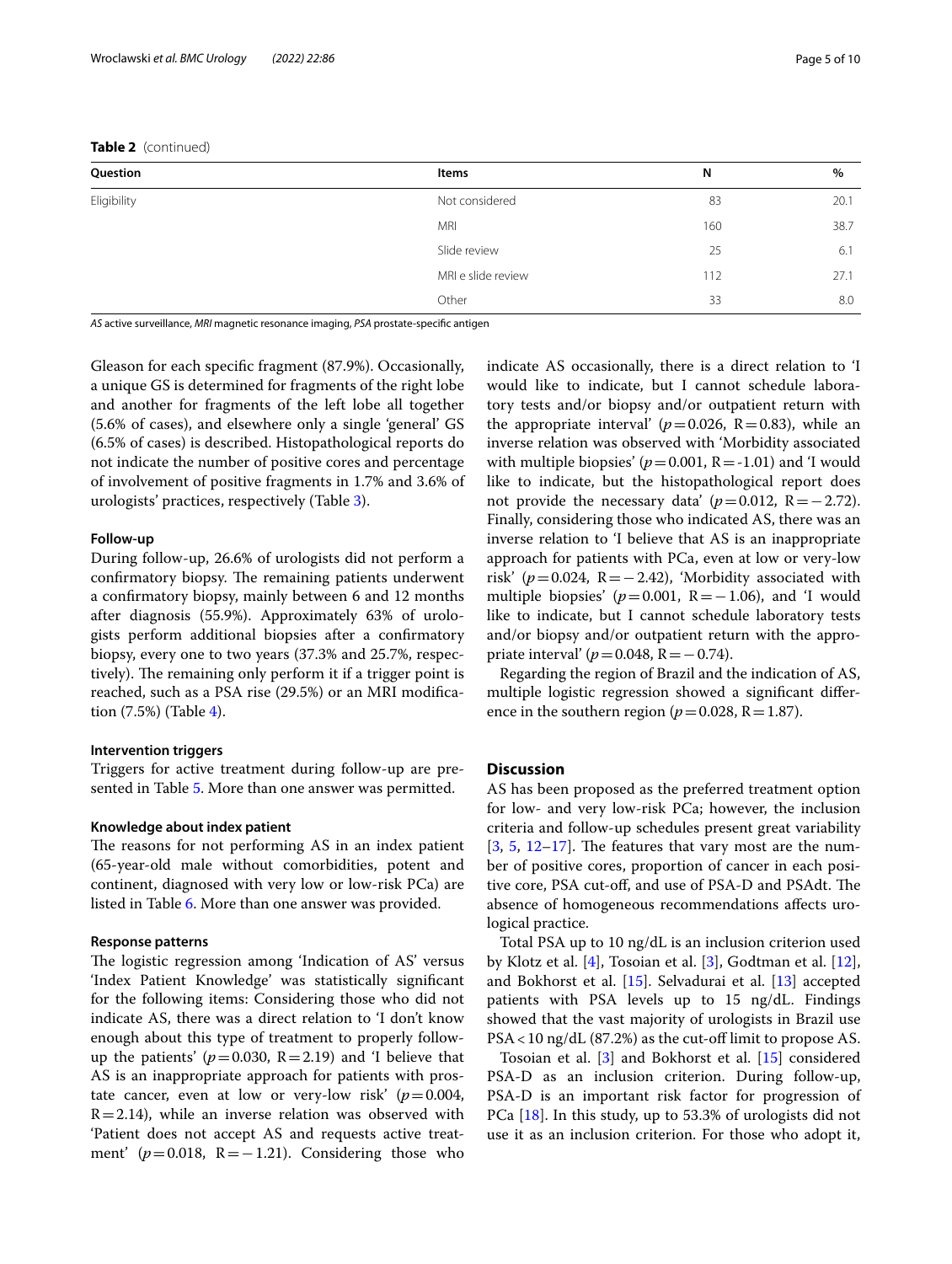# <span id="page-5-0"></span>**Table 3** Practice characteristics

| Question                                                         | <b>Items</b>                                                                                                                                         | N              | $\%$ |
|------------------------------------------------------------------|------------------------------------------------------------------------------------------------------------------------------------------------------|----------------|------|
| Practice characteristics                                         |                                                                                                                                                      |                |      |
| Considering the local where you practice most often              |                                                                                                                                                      |                |      |
| Do patients have easy access to MRI?                             | <b>No</b>                                                                                                                                            | 65             | 15.7 |
|                                                                  | Multiparametric MRI 1.5 Tesla                                                                                                                        | 169            | 40.9 |
|                                                                  | Multiparametric MRI 3.0 Tesla                                                                                                                        | 141            | 34.2 |
|                                                                  | Pelvic (unspecified)                                                                                                                                 | 38             | 9.2  |
| The prostate biopsy                                              | It is performed at my service, by a urologist                                                                                                        | 81             | 19.6 |
|                                                                  | It is performed at my service, by a radiologist                                                                                                      | 147            | 35.6 |
|                                                                  | I do it myself                                                                                                                                       | 72             | 17.4 |
|                                                                  | It is outsourced                                                                                                                                     | 113            | 27.4 |
| What is the access of prostate biopsy?                           | Transrectal                                                                                                                                          | 410            | 99.3 |
|                                                                  | Perineal                                                                                                                                             | 3              | 0.7  |
| Number of cores retrieved                                        | Sextant (6 cores)                                                                                                                                    | 4              | 1.0  |
|                                                                  | Sextant biopsies (12 cores with 2 of each area)                                                                                                      | 172            | 41.6 |
|                                                                  | 12 distinct cores of the peripheral zone                                                                                                             | 57             | 13.8 |
|                                                                  | 12 distinct cores of the peripheral zone plus 2-4 cores of the transi-<br>tion zone                                                                  | 26             | 7.3  |
|                                                                  | 12 distinct cores of the peripheral zone plus 2-4 cores of the transi-<br>tion zone plus additional cores of suspected area (nodule in US or<br>MRI) | 142            | 34.4 |
|                                                                  | Other                                                                                                                                                | 12             | 2.9  |
| Do you have access to biopsy with image fusion?                  | No                                                                                                                                                   | 197            | 47.7 |
|                                                                  | Yes, with real-time software fusion                                                                                                                  | 98             | 23.7 |
|                                                                  | Yes, with cognitive fusion                                                                                                                           | 118            | 28.6 |
| How long do patients have to wait for a biopsy to be performed?  | Less than one month                                                                                                                                  | 277            | 67.1 |
|                                                                  | 1 to 3 months                                                                                                                                        | 119            | 28.8 |
|                                                                  | 3 to 6 months                                                                                                                                        | 15             | 3.6  |
|                                                                  | More than 6 months                                                                                                                                   | $\overline{2}$ | 0.5  |
| Does the histopathological report of the prostate biopsy product | Yes, of each fragment alone                                                                                                                          | 363            | 87.9 |
| provide the Gleason score?                                       | Yes, but a general Gleason Score                                                                                                                     | 27             | 6.5  |
|                                                                  | Yes, for right lobe fragments and another one for left lobe fragments                                                                                | 23             | 5.6  |
| Does the histopathological report of the prostate biopsy product | <b>No</b>                                                                                                                                            | 7              | 1.7  |
| specify how many fragments are positive?                         | Yes                                                                                                                                                  | 406            | 98.3 |
| Does the histopathological report of the prostate biopsy product | No                                                                                                                                                   | 15             | 3.6  |
| specify the percentage of tumor involvement in each fragment?    | Yes                                                                                                                                                  | 398            | 96.4 |

*MRI* magnetic resonance imaging, *US* ultrasound

PSA-D<15%, as in Johns Hopkins  $[3]$  $[3]$ , is the cut-off for 31.5% and <20%, as in PRIAS  $[15]$ , is the cut-off for 6.8%.

In contrast, PSAdt has not been used by most of the AS protocols because this feature is a weak stage upgrading predictor in the specimen analysis after surgery [\[19](#page-8-17)]. Conversely, more than 60% of the responders still used PSAdt to indicate AS where 13.1% will offer AS if PSAdt is more than six months, and 24% will consider AS only if PSAdt is more than 12 months.

The number of positive cores and maximum tumour involvement in each core were both considered as inclusion criteria by Tosoian et al. [[3\]](#page-8-2), Welty et al. [\[20](#page-9-0)], Thomsen et al.  $[6]$  $[6]$ , and Soloway et al.  $[7]$  $[7]$ . These characteristics are also linked to unfavourable evolution during follow-up and a higher chance of tumour reclassifcation  $[21]$  $[21]$ . The EAU  $[5]$  $[5]$  $[5]$  and NCCN guidelines  $[7]$  define very low-risk PCa when up to two cores are involved, as described by Epstein et al. [[22](#page-9-2)]. However, AUA guidelines  $[6]$  $[6]$  classify very-low risk when there are  $<$  34% positive cores, as the number of cores retrieved in a prostate biopsy has risen from the original six to a much greater sampling. In this study, 44.3% of urologists considered ≤2 positive cores, and 9.9% considered <34% of the total cores as an inclusion criterion. A considerable number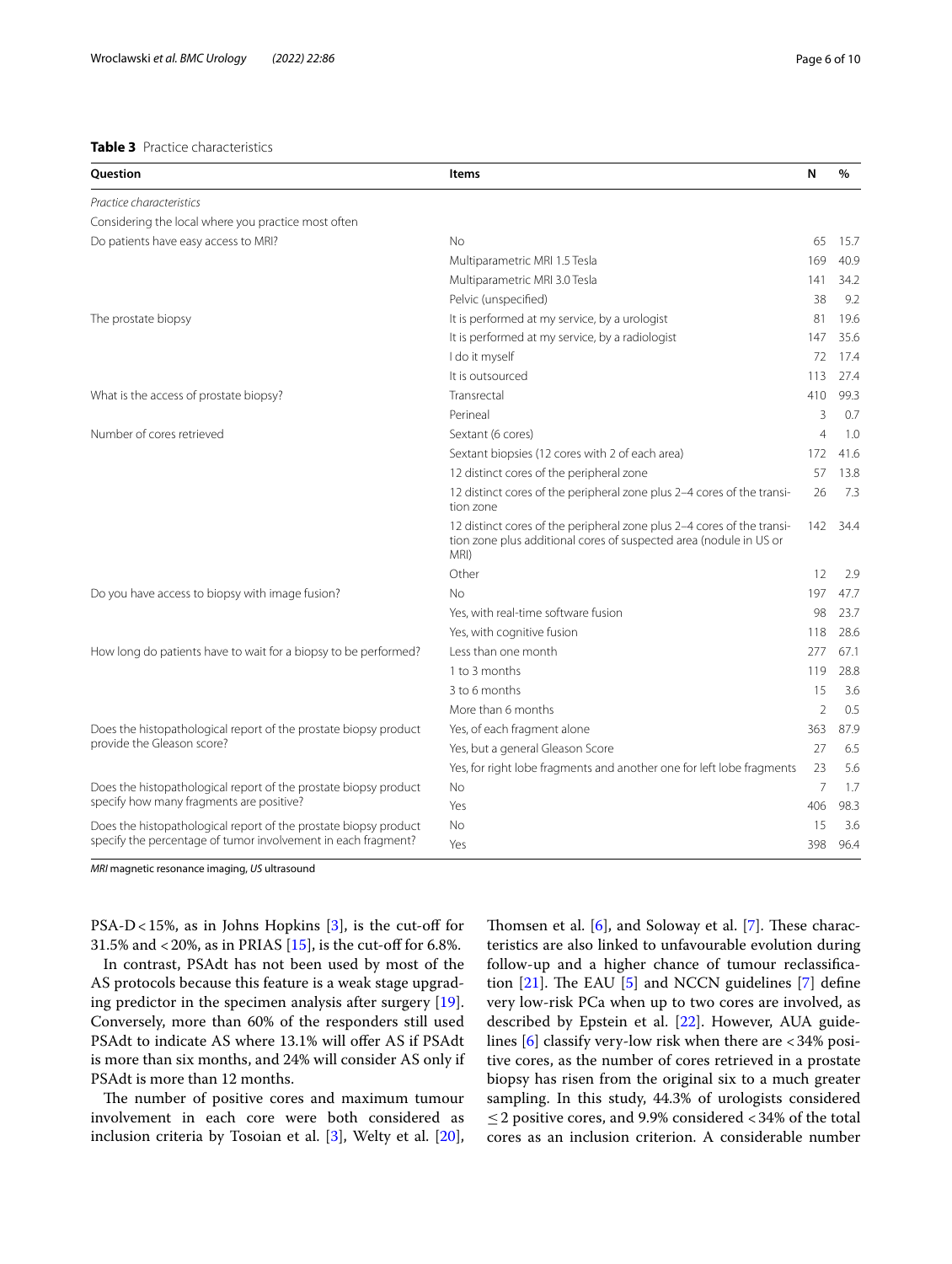# <span id="page-6-0"></span>**Table 4** Follow-up protocol

| <b>Ouestion</b>                                                         | Items                                                                  | N   | $\%$ |
|-------------------------------------------------------------------------|------------------------------------------------------------------------|-----|------|
| Follow-up protocol                                                      |                                                                        |     |      |
| In the follow-up of patients under AS:                                  |                                                                        |     |      |
| After the inclusion of a patient in an active surveillance protocol, do | <b>No</b>                                                              | 110 | 26.6 |
| you perform a confirmatory biopsy?                                      | Yes, up to 3 months                                                    | 18  | 4.4  |
|                                                                         | Yes, between 3 and 6 months                                            | 54  | 13.1 |
|                                                                         | Yes, between 6 and 12 months                                           | 231 | 55.9 |
| In addition to the confirmatory biopsy, how often do you have new       | Yearly                                                                 | 154 | 37.3 |
| biopsies?                                                               | Biennial                                                               | 106 | 25.7 |
|                                                                         | Only if PSA levels increase                                            | 122 | 29.5 |
|                                                                         | If there is a worsening in the imaging exam                            | 31  | 7.5  |
| In the first 5 years, how often do you evaluate PSA levels?             | Quarterly                                                              | 131 | 31.7 |
|                                                                         | Half-yearly                                                            | 151 | 36.6 |
|                                                                         | Quarterly in the first two years and half-yearly between 2 and 5 years | 117 | 28.3 |
|                                                                         | Annually                                                               | 14  | 3.4  |
| How often do you perform a digital rectal examination?                  | I do not use routinely                                                 | 32  | 7.7  |
|                                                                         | Quarterly                                                              | 41  | 9.9  |
|                                                                         | Quarterly in the first two years and half-yearly between 2 and 5 years | 75  | 18.2 |
|                                                                         | Half-yearly measure                                                    | 142 | 34.4 |
|                                                                         | Annually                                                               | 123 | 29.8 |
| In addition to ultrasound for biopsy, do you use other imaging tests?   | No                                                                     | 93  | 22.5 |
|                                                                         | MRI occasionally                                                       | 177 | 42.9 |
|                                                                         | MRI periodically                                                       | 143 | 34.6 |

*AS* active surveillance, *MRI* magnetic resonance imaging, *PSA* prostate-specifc antigen

#### <span id="page-6-1"></span>**Table 5** Intervention trigger

| Question                                                                                                                                                     | N   | $\%$ |
|--------------------------------------------------------------------------------------------------------------------------------------------------------------|-----|------|
| Intervention trigger                                                                                                                                         |     |      |
| Which of the following options do you use to recommend conversion<br>from active surveillance to definitive treatment?<br>*more than one answer was accepted |     |      |
| Patient's preference                                                                                                                                         | 354 | 85.7 |
| Change in rectal examination (worsening of clinical staging)                                                                                                 | 250 | 60.5 |
| Single rising PSA level (PSA > 10 ng/mL)                                                                                                                     | 133 | 32.0 |
| Two or more consecutive rising in PSA levels (PSA > 10 ng/<br>mL)                                                                                            | 225 | 54.5 |
| PSA doubling time < 3 years                                                                                                                                  | 110 | 26.4 |
| Rising PSA density (> 15%)                                                                                                                                   | 78  | 18.9 |
| Gleason score upgrading to $7(3+4)$                                                                                                                          | 228 | 55.2 |
| Gleason score upgrading to $7(3+4)$ or greater on re-biopsy                                                                                                  | 303 | 73.4 |
| Increased tumor volume on imaging (MRI)                                                                                                                      | 167 | 40.4 |
| Higher number of positive cores in re-biopsy $(>1/3)$                                                                                                        | 276 | 66.8 |
| Involvement > 50% in at least 1 core in re-biopsy                                                                                                            | 189 | 45.8 |

*MRI* magnetic resonance imaging, *PSA* prostate-specifc antigen

of urologists (33.2%) adopted a criterion of  $\leq$  3 positive cores, which was used by Thomsen  $[16]$  $[16]$ .

Less than 50% maximum involvement of a positive core to include patients in an AS protocol was considered by 45.3% of the urologists, as used by Tosoian et al. [\[3](#page-8-2)], Welty et al.  $[20]$ , and Thomsen et al.  $[16]$  $[16]$ . Notably, 43.4% of urologists used other cut-off limits as part of the inclusion criteria. Less than 20% of tumours in each core, as in Soloway et al. [[17\]](#page-8-13), was adopted by 30.8% urologists and less than 30% of tumours in each core, as in Thompson et al. [[14](#page-8-19)], was used by 12.6%.

The follow-up management is also different in terms of the interval of digital rectal exam and PSA evaluation, and the role of confrmatory and re-biopsy indications varies among studies  $[3, 4, 13-17, 20]$  $[3, 4, 13-17, 20]$  $[3, 4, 13-17, 20]$  $[3, 4, 13-17, 20]$  $[3, 4, 13-17, 20]$  $[3, 4, 13-17, 20]$  $[3, 4, 13-17, 20]$  $[3, 4, 13-17, 20]$ . This study also revealed similar diferences in responses in terms of follow-up management preferences.

Although Brazil is a country with limited resources and a lack of MRI availability, a signifcant number of urologists order it to manage AS, even though its use during follow-up is still under investigation and has conficting results [\[23,](#page-9-3) [24](#page-9-4)]. Also, it is has been demonstrated that MRI targeted biopsies can cause a "grade infation" and this should be considered during the risk assessment [ $25$ ]. The availability of MRI in Brazil varies according to the working environment (private versus public). In the public environment, mpMRI is accessible to 56.7% of urologists, and in almost two-thirds of these cases, only 1.5 Tesla equipment is available. In contrast, mpMRI can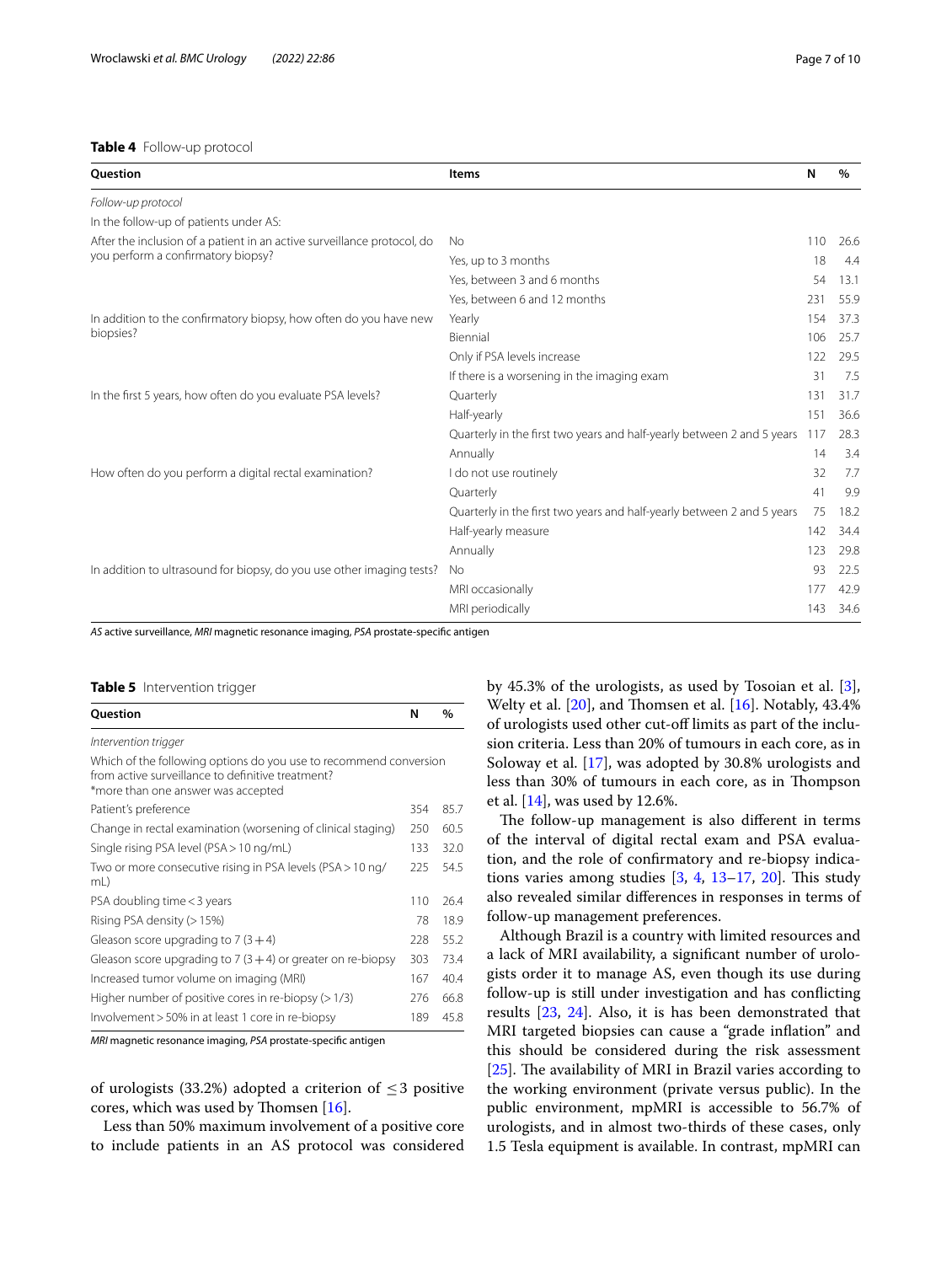#### <span id="page-7-0"></span>**Table 6** Knowledge about index patient

| Question                                                                                                                                 | N   | $\%$ |
|------------------------------------------------------------------------------------------------------------------------------------------|-----|------|
| Knowledge about index patient<br>*more than one answer was accepted                                                                      |     |      |
| Reasons for not performing active surveillance (AS) in an index-patient                                                                  |     |      |
| I don't know enough about this type of treatment to properly follow-up the patients                                                      |     | 1.3  |
| I believe that AS is an inappropriate approach for patients with prostate cancer, even at low or very-low risk                           | 12  | 3.1  |
| Morbidity associated with multiple biopsies                                                                                              | 68  | 17.4 |
| Patient does not accept the AS and requests active treatment                                                                             | 344 | 88.0 |
| I would like to indicate, but the biopsy performed is inadequate                                                                         | 16  | 4.1  |
| I would like to indicate, but I do not trust the team responsible for performing the biopsy                                              | 14  | 3.6  |
| I would like to indicate, but the histopathological report does not provide the necessary data                                           | 17  | 4.3  |
| I would like to indicate, but I do not trust the team responsible for the histopathological evaluation                                   | 20  | 5.1  |
| I would like to indicate, but I cannot schedule laboratory tests and/or biopsy and/or outpatient return with the appropriate<br>interval | 42  | 10.7 |

be easily ordered by 80% of urologists in private institutions, and half of them are 3 Tesla. The use of MRIs also varies according to geography, being less available in the northern and north-eastern regions, considered as economically disadvantaged areas compared to the rest of the country.

Since there is not a validated Brazilian guideline regarding the management of patients under AS, Brazilian urologists adapt their practice according to their own convenience, mixing criteria from diverse international guidelines, as demonstrated by our survey.

There was a direct relationship between the response of the urologists who did not indicate AS and the lack of knowledge about AS because they considered this type of treatment inappropriate for the index patient. While analysing those that indicated AS occasionally, we found that they did not consider the biopsy to be harmful and they have good pathology reports; however, they do not indicate AS regularly because of lack of access to scheduled laboratory tests and/or biopsy and/or outpatient return with the appropriate interval. As expected, urologists who indicated AS agreed to the harmfulness of biopsy were able to follow-up patients and had access to good pathology reports.

This study demonstrated that AS remains underused in Brazil. Only 53% of respondents considered it the preferred option for low- and very low-risk PCa in most cases. In developed countries, AS has gained traction in recent years. In the United States, up to 75% of very lowrisk cases are initially treated with AS [\[26](#page-9-6)]. In Sweden, use of AS is even greater, reaching 91% for very-low-risk and 74% for low-risk cases [[27\]](#page-9-7).

Findings showed that economically less-favoured regions presented worse AS indications and acceptance rates when compared to more developed areas (South Region). This has also been observed in other studies. A survey demonstrated that AS is underused in Lebanon due to patient non-compliance and discrete acceptance among physicians [\[28](#page-9-8)]. Although the use of AS varies based on geographic location, county-level socioeconomic factors in the United States did not infuence its indication [[29](#page-9-9)].

Continuous medical education programmes and patient awareness campaigns are essential to reinforce AS and reduce the overtreatment of PCa and its potential complications. It is important to address the advantages of AS as a treatment option for the public, since the main reason for not performing AS was patient non-acceptance (88%).

This is the largest worldwide survey to evaluate AS and the frst large-scale survey in low- to middle-income countries. Despite this, the response rate was 12% in the lower tier of what can be expected in voluntary e-mailbased surveys [[30](#page-9-10)[–32](#page-9-11)]. Another aspect that may represent a selection bias is that responders average age was 46.8 years old, maybe being more web/IT oriented, and prone to follow international guidelines and be updated to current practices.

We believe that this study described in detail Brazilian urologists' knowledge, attitude, and practice regarding AS. Based on this data, public authorities and medical societies may have an instrument to guide the construction of a national guideline.

# **Conclusions**

PCa management through AS in a low-middle-income country presents many challenges. Many urologists do not adopt AS for a number of reasons. Continuous medical education and population awareness programmes are the most important methods to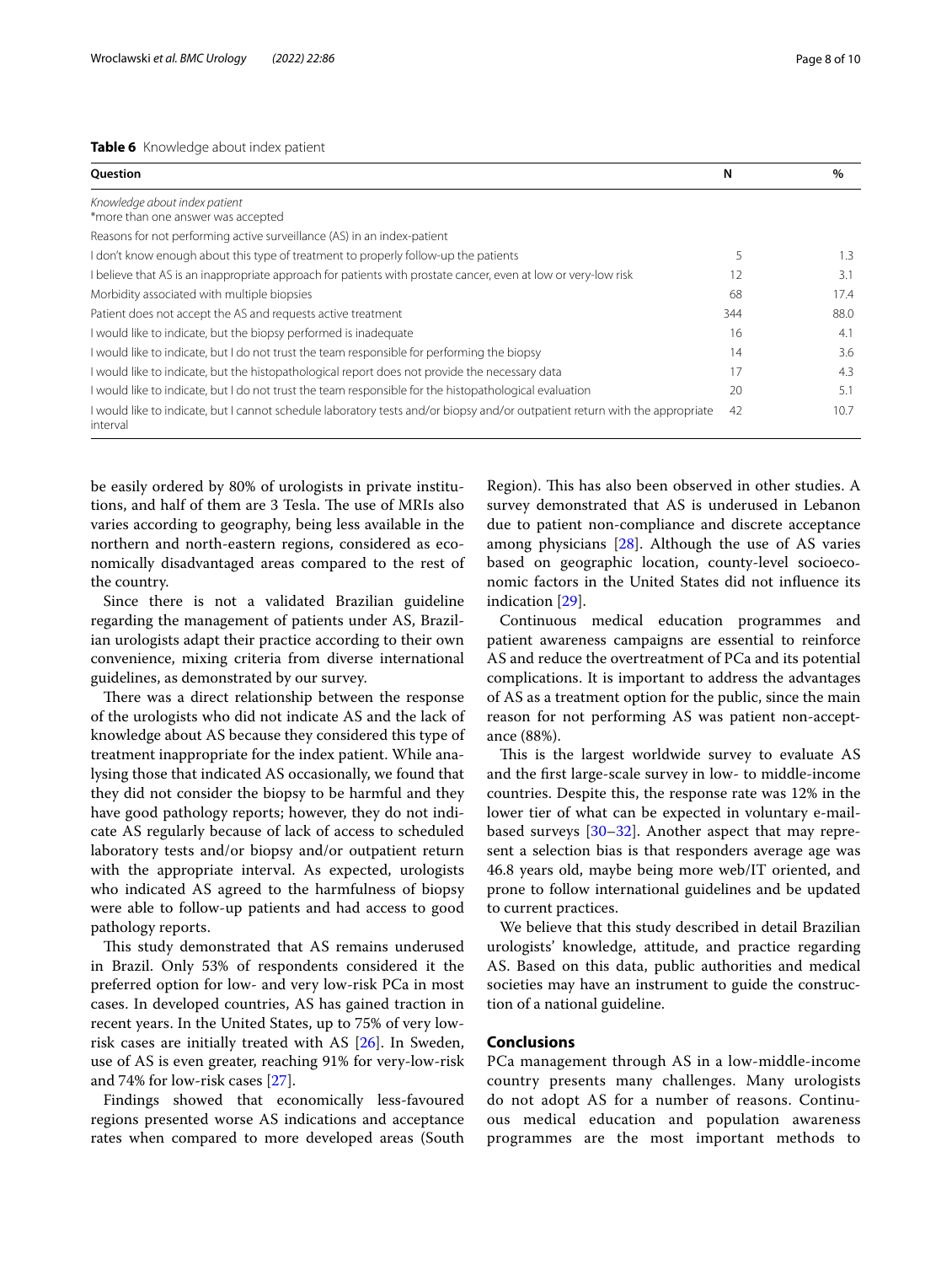disseminate evidence-based knowledge in medical and general populations and to reduce overtreatment of PCa.

#### **Abbreviations**

AS: Active surveillance; AUA: American Urological Association; EUA: European Association of Urology (EAU); GS: Gleason score; KAP: Knowledge, attitudes, and practices (KAP); mpMRI: Multiparametric magnetic resonance imaging; MRI: Magnetic resonance imaging; NCCN: National Comprehensive Cancer Network (NCCN); PCa: Prostate cancer PC; PSA: Prostate specifc antigen; PSA-D: PSA density; PSAdt: PSA doubling time.

# **Supplementary Information**

The online version contains supplementary material available at [https://doi.](https://doi.org/10.1186/s12894-022-01036-1) [org/10.1186/s12894-022-01036-1](https://doi.org/10.1186/s12894-022-01036-1).

<span id="page-8-11"></span>**Additional fle 1.** Survey about knowledge, acceptance, and practice of urologists concerning active surveillance for prostate cancer in Brazil.

#### **Acknowledgements**

We would like to thank the assistance provided by Ms. Maria Beatriz Lemos (Research Nurse, HIAE), and Mr. Ricardo de Morais (Technical editor, SBU).

#### **Author contributions**

Conceptualization, M.L.W., B.S.A. and A.C.; Methodology, M.L.W., B.S.A., P.P.K., W.B., S.W., A.S., F.C.M., G.C.L., and A.C.; Software, M.L.W. and B.S.A.; Validation, M.L.W., B.S.A. and E.M.; Formal Analysis, M.L.W., B.S.A., and E.M.; Investigation, M.L.W., B.S.A., P.P.K., W.B., S.W., A.S., F.C.M., G.C.L., and A.C.; Resources, M.L.W.; Data Curation, M.L.W., B.S.A. and E.M.; Writing—Original Draft Preparation, M.L.W., B.S.A. and B.B.; Writing—Review & Editing, M.L.W., B.S.A., P.P.K., B.B. and A.C.; Supervision, A.C.; Visualization, M.L.W., P.P.K. and B.B; Project Administration, M.L.W., B.S.A. and A.C. All authors critical review of the manuscript and approved the fnal version of the manuscript.

#### **Funding**

Not applicable.

#### **Availability of data and materials**

The datasets used and/or analyzed during the current study available from the corresponding author on reasonable request.

#### **Declarations**

#### **Ethics approval and consent to participate**

The study was approved by the Research Ethics Commit-tee of the "Hospital Israelita Albert Einstein" (Approve Code CAAE: 15032919.1.0000.0071and date of approval 01/08/2019) and was performed in accordance with relevant guidelines and regulations. Each participant enrolled in this study signed an informed consent for the survey and to allow analysis for research purposes.

#### **Consent for publication**

Informed consent was obtained from all subjects involved in the study.

#### **Competing interests**

The authors declare that they have no competing interests.

#### **Author details**

<sup>1</sup> Hospital Israelita Albert Einstein, Rua Iguatemi, 192, cj. 43, São Paulo, SP CEP: 04530-050, Brazil. <sup>2</sup>BP - A Beneficência Portuguesa de São Paulo, São Paulo, SP, Brazil.<sup>3</sup> Faculdade de Medicina do ABC, Santo Andre, SP, Brazil. <sup>4</sup>Universidade do Vale do Itajaí – UNIVALI, Itajaí, SC, Brazil. <sup>5</sup> Sociedade Brasileira de Urologia, Rio de Janeiro, RJ, Brazil. <sup>6</sup> Centro Paulista de Oncologia - Oncoclínicas, São Paulo, SP, Brazil. <sup>7</sup> Latin American Cooperative Oncology Group - Genitourinary, Porto Alegre, RS, Brazil.

Received: 21 January 2022 Accepted: 25 May 2022<br>Published online: 15 June 2022

#### **References**

- <span id="page-8-0"></span>1. Instituto Nacional do Câncer. [https://www.inca.gov.br/campanhas/](https://www.inca.gov.br/campanhas/cancer-de-prostata/2020/saude-do-homem) [cancer-de-prostata/2020/saude-do-homem](https://www.inca.gov.br/campanhas/cancer-de-prostata/2020/saude-do-homem). Accessed 24 June 2020.
- <span id="page-8-1"></span>2. Ploussard G, Epstein JI, Montironi R, Carroll PR, Wirth M, Grimm MO, et al. The contemporary concept of signifcant versus insignifcant prostate cancer. Eur Urol. 2011;60:291–303.
- <span id="page-8-2"></span>3. Tosoian JJ, Mamawala M, Epstein JI, Landis P, Wolf S, Trock BJ, Carter HB. Intermediate and longer-term outcomes from a prospective activesurveillance program for favorable-risk prostate cancer. J Clin Oncol. 2015;33:3379–85.
- <span id="page-8-3"></span>4. Klotz L, Vesprini D, Sethukavalan P, Jethava V, Zhang L, Jain S, Yamamoto T, Mamedov A, Loblaw A. Long-term follow-up of a large active surveillance cohort of patients with prostate cancer. J Clin Oncol. 2015;33:272–7.
- <span id="page-8-4"></span>5. Mottet N, van den Bergh R, Briers CN, et al.: EAU—ESTRO—ESUR—SIOG guidelines on prostate cancer 2020. In: European Association of urology guidelines. 2020 Edition. Arnhem, The Netherlands: European Association of Urology Guidelines Office, vol presented at the EAU Annual Congress Amsterdam 2020.
- <span id="page-8-5"></span>6. Sanda MG, Cadeddu JA, Kirkby E, Chen RC, Crispino T, Fontanarosa J, Freedland SJ, Greene K, Klotz LH, Makarov DV, Nelson JB, Rodrigues G, Sandler HM, Taplin ME, Treadwell JR. Clinically localized prostate cancer: AUA/ASTRO/SUO guideline. Part II: recommended approaches and details of specifc care options. J Urol. 2018;199:990–7.
- <span id="page-8-6"></span>7. NCCN Prostate Cancer Guidelines, 2020. [https://www.nccn.org/profe](https://www.nccn.org/professionals/physician_gls/default.aspx) [ssionals/physician\\_gls/default.aspx](https://www.nccn.org/professionals/physician_gls/default.aspx). Accessed 24 June 2020.
- <span id="page-8-7"></span>8. Musunuru HB, Yamamoto T, Klotz L, Ghanem G, Mamedov A, Sethukavalan P, Jethava V, Jain S, Zhang L, Vesprini D, Loblaw A. Active surveillance for intermediate risk prostate cancer: survival outcomes in the Sunnybrook experience. J Urol. 2016;196:1651–8.
- <span id="page-8-8"></span>9. Eysenbach G. Improving the quality of Web surveys: the Checklist for Reporting Results of Internet E-Surveys (CHERRIES). J Med Internet Res. 2004;6:e34.
- <span id="page-8-9"></span>10. McMillan SS, King M, Tully MP. How to use the nominal group and Delphi techniques. Int J Clin Pharm. 2016;38:655–62.
- <span id="page-8-10"></span>11. Lynn MR. Determination and quantifcation of content validity. Nurs Res. 1986;35(382):385.
- <span id="page-8-12"></span>12. Godtman RA, Holmberg E, Khatami A, Pihl CG, Stranne J, Hugosson J. Long-term results of active surveillance in the Göteborg randomized, population-based prostate cancer screening trial. Eur Urol. 2016;70:760–6.
- <span id="page-8-15"></span>13. Selvadurai ED, Singhera M, Thomas K, Mohammed K, Woode-Amissah R, Horwich A, Huddart RA, Dearnaley DP, Parker CC. Medium-term outcomes of active surveillance for localised prostate cancer. Eur Urol. 2013;64:981–7.
- <span id="page-8-19"></span>14. Thompson JE, Hayen A, Landau A, Haynes AM, Kalapara A, Ischia J, Matthews J, Frydenberg M, Stricker PD. Medium-term oncological outcomes for extended vs saturation biopsy and transrectal vs transperineal biopsy in active surveillance for prostate cancer. BJU Int. 2015;115:884–91.
- <span id="page-8-14"></span>15. Bokhorst LP, Valdagni R, Rannikko A, Kakehi Y, Pickles T, Bangma CH, Roobol MJ, PRIAS study group. A decade of active surveillance in the PRIAS study: an update and evaluation of the criteria used to recommend a switch to active treatment. Eur Urol. 2016;70:954–60.
- <span id="page-8-18"></span>16. Thomsen FB, Berg KD, Røder MA, Iversen P, Brasso K. Active surveillance for localized prostate cancer: an analysis of patient contacts and utilization of healthcare resources. Scand J Urol. 2015;49:43–50.
- <span id="page-8-13"></span>17. Soloway MS, Soloway CT, Eldefrawy A, Acosta K, Kava B, Manoharan M. Careful selection and close monitoring of low-risk prostate cancer patients on active surveillance minimizes the need for treatment. Eur Urol. 2010;58:831–5.
- <span id="page-8-16"></span>18. Soeterik TFW, van Melick HHE, Dijksman LM, Biesma DH, Witjes JA, van Basten JA. Active surveillance for prostate cancer in a real-life cohort: comparing outcomes for PRIAS-eligible and PRIAS-ineligible patients. Eur Urol Oncol. 2018;1:231–7.
- <span id="page-8-17"></span>19. Ross AE, Loeb S, Landis P, Partin AW, Epstein JI, Kettermann A, Feng Z, Carter HB, Walsh PC. Prostate-specifc antigen kinetics during follow-up are an unreliable trigger for intervention in a prostate cancer surveillance program. J Clin Oncol. 2010;28:2810–6.